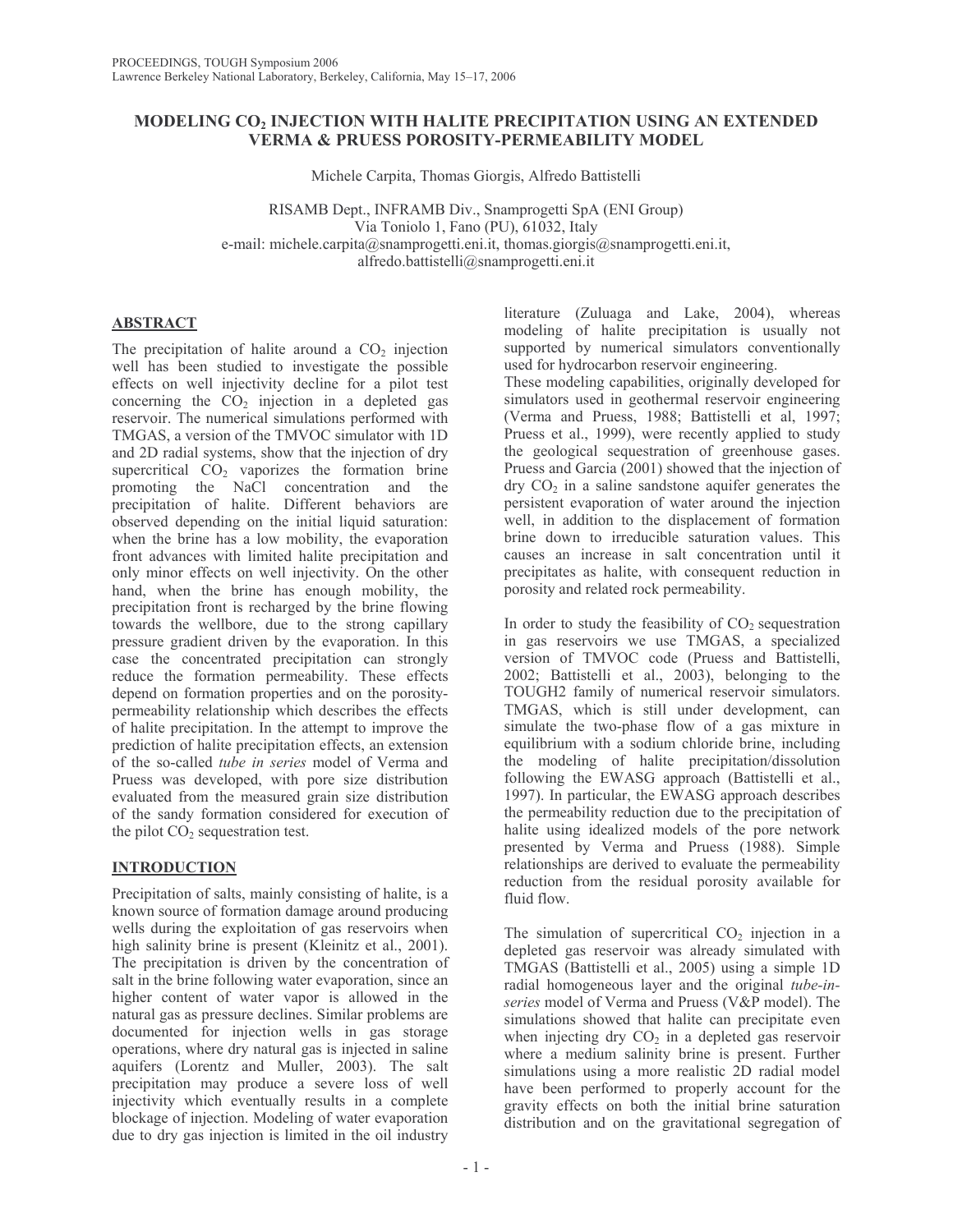injected high density CO<sub>2</sub> plume (Giorgis et al.,  $2006$ ).

Here we present the results of simulations dealing with dry  $CO<sub>2</sub>$  injection in a radial 2D depleted gas reservoir using an extension of the original V&P permeability-porosity model. The model extension was performed in the attempt to improve the description of halite precipitation effects using a more general pore network model, to better capture the behaviour of real porous media. In fact, the permeability reduction effects depend not only on the overall porosity reduction, but also on details of the pore space geometry and the distribution of precipitate within the pore space. The model of pore network used is described here below.

#### THE EXTENDED V&P MODEL

The V&P pore network model describes the porous medium as a composition of channels whose axis is parallel to fluid flow. Each channel is made of two series-connected distinct pores, each of them with a different diameter, which follows a simple size distribution. The smallest pore of the series controls channel permeability, while the biggest one controls channel porosity. Channels may have a round or rectangular cross section, in order to account for cylindrical pores or for fractures. Figure 1 shows the graphical representation for a round and rectangular flow channel:



Figure 1. Pore shapes and geometrical parameters for V&P basic model (modified after Verma and Pruess, 1988).

According to the picture's scheme,  $b$  and  $B$  are the pore couples radii, while  $\Gamma$  is the length ratio between larger and smaller pores within a single channel. Basic pore size distributions in V&P model include linear, triangular and Gaussian functions h(b) or  $h(B)$ , where b and B variability range is comprised between 0 and the maximum pore opening value in the distribution, namely  $a$  and  $A$ . The same distribution function applies to both pores of a single channel. V&P original model provides analytical solutions for pore network porosity and permeability values.

Our model extends the capabilities of the original V&P model by means of a numerical approach. This allows to consider two different pore size distributions for each component of a single channel. Moreover, channels may be built by a great number of  $\tau$  identical couples, in order to consider the influence of cross-flow pore walls as well. Figure 2 shows the general shape of a single flow channel of cylindrical section. Notice that if the number of couples in a single channel becomes very large, then the channel behaviour with respect to the clogging processes tends to be similar to that of a single small pore which crosses the whole channel length, as is intuitively shown in the right picture of Figure 2.

Thanks to the numerical approach, distributions themselves may have any kind of functional form, including those coming from experimental data.



Figure 2. General shape of a single flow channel in the extended V&P model.

#### **Estimation of Pore Size Distribution**

Using the experimental measurements of the grain size distribution available for the sandy formation considered for a pilot  $CO<sub>2</sub>$  injection test, a simple model capable of estimating pore size distribution from grain size distribution was developed. The model is suitable for granular media and exploits the following analytical formula relative to 3 tangent spheres:

$$
\frac{1}{r_4} = \left[ \left( r_2 r_3 + r_1 r_3 + r_1 r_2 \right) + 2 \sqrt{r_1 r_2 r_3} \left( r_1 + r_2 + r_3 \right) \right] \frac{1}{r_1 r_2 r_3}
$$
 (1)

where  $r_4$  is the radius of the sphere which might be included in the open space between three tangent spheres of  $r_1$ ,  $r_2$ ,  $r_3$  radii, respectively.

Assuming  $r_1$ ,  $r_2$ ,  $r_3$  radii to be the grain classes radius of a known porous media, it is possible to evaluate each  $B$  radius of the large pore distribution by cyclically varying the value of  $r_1$ ,  $r_2$ ,  $r_3$  radii in eq. 1. The associated  $h(B)$  frequency value is estimated considering it to be proportional to the product of each single grain classes distribution in eq. 1. The  $h(b)$  small pore distribution is determined by the  $h(B)$ distribution by means of a suitable scaling factor.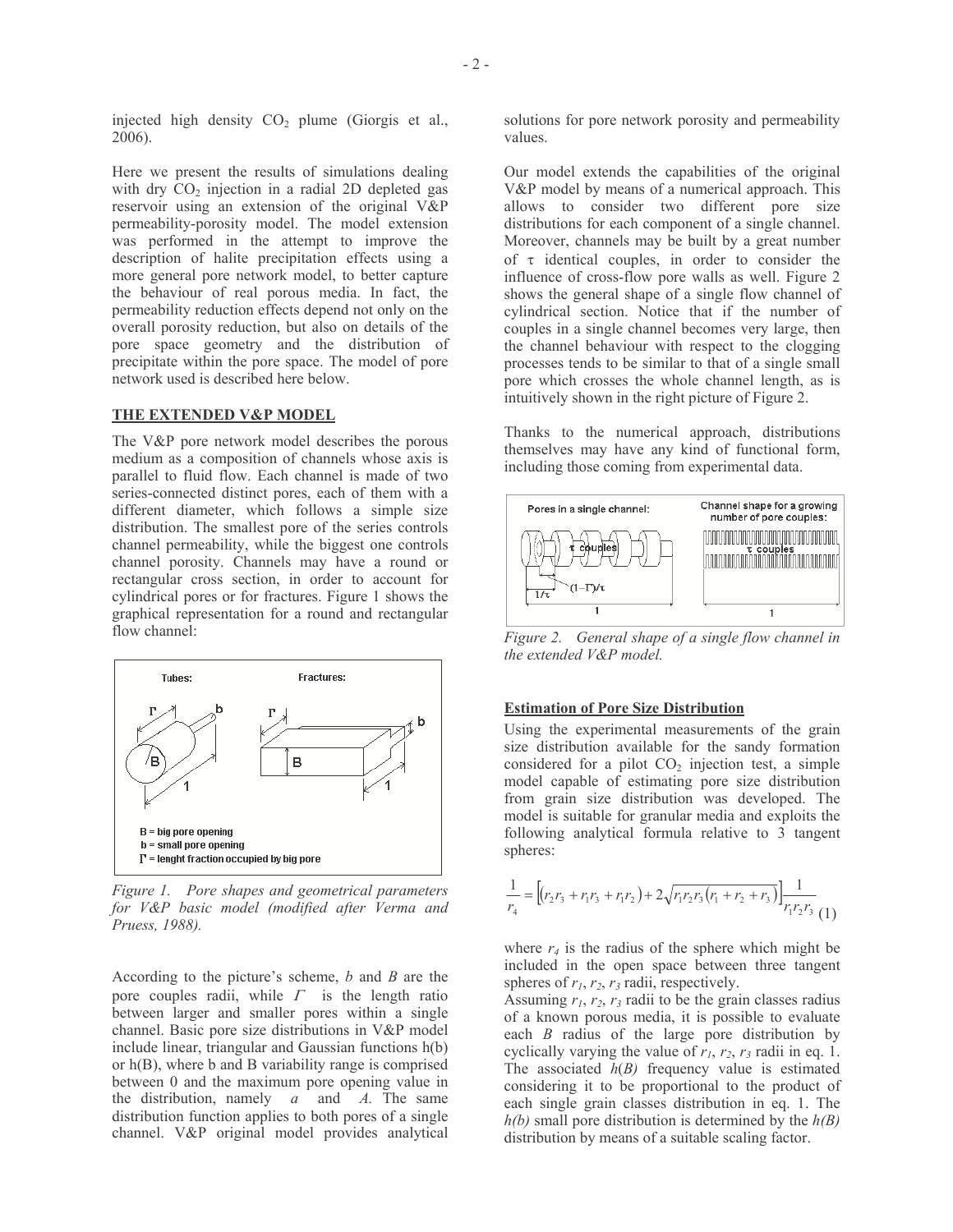Figure 3 shows the experimental grain classes distribution used to evaluate the pore size distribution: Figure 4 shows the results of the full pore distribution versus small and large pore openings  $b$  and  $B$ , as estimated from the model described above. This one depends also on the initial value of  $\Gamma$  and the ratio  $a/A$ . These parameters are evaluated according to further assumptions on the pore network geometry.

The numerical approach requires the discretization of the  $H(B,b)$  distribution. The function domain is so subdivided into a discreet number of cells. Each cell corresponds to a couple of  $B$  and  $b$  pore radii values belonging to a subdivision of the pore aperture ranges [0, a] and [0, A] in a given number of classes. We found that if the number of classes is equal or higher to 30 for each pore type, the difference between the analytical  $H(B,b)$  distribution and its discretized simplification becomes unimportant.



Figure 3. Mean grain size distribution of the sandy formation considered for a pilot  $CO<sub>2</sub>$  injection test.



Figure 4. Pore size distribution evaluated according to the V&P extended model obtained starting from the experimental grain size distribution.

### **Precipitation Model**

In order to account for a progressive pore filling process, a simple iterative model is used based on the assumption of an uniform precipitation layer of thickness  $\Lambda$  deposited along the pore walls of a single channel. This numerical approach leads to the following reduction equations of pore dimensions:

$$
b_{n+1} = b_n - \Lambda \tag{2}
$$

$$
B_{n+1} = B_n - \Lambda \tag{3}
$$

$$
\Gamma_{n+1} = \Gamma_n - \Lambda \tag{4}
$$

Notice that the pore filling process on cross sectional walls leads to the reduction of larger pore lengths to the advantage of smaller pores. Figure 5 shows the difference between a filling mechanism that does not take into account the cross sectional pore walls and the general filling model that instead, considers the complete surface filling of pore walls.



Figure 5. Clogging process neglecting and considering the scale precipitation on the cross sectional pore walls.

### **Permeability Versus Porosity Relationship**

The above model allows to estimate both the porosity and permeability of the pore network via numerical computation. The extended V&P general expression for pore network porosity and permeability are given below:

$$
\varphi(a, A) = \int_0^a db \int_b^A H(B, b) [\Gamma S_B + (1 - \Gamma) S_b] (N - N_A) dB
$$
\n
$$
K(a, A) = \int_0^a d b \int_b^A H(B, b) \left[ \frac{1 - \Gamma}{k_b} + \frac{\Gamma}{k_B} \right]^{-1} (N - N_A) dB
$$
\n
$$
(6)
$$

Where N is the number of pores per unit surface,  $N_A$ is the number of precipitation-clogged pores per unit surface,  $S_b$  and  $S_B$  are small and large pore cross sections respectively, and  $H(B,b)$  is the distribution function of pore couples of  $B$  and  $b$  radii. The variables  $k_b$  and  $k_B$  are the single pore couple permeabilities, which are given by  $k_{Tb} = \frac{\pi b^4}{8}$  and

 $k_{Fb} = \frac{b^3}{12}$  for a round and a rectangular pore section,

respectively. The discretization of the two above equations turns the integrals into sums, while  $H(B,b)$ is divided into a series of discrete domains as described in the previous paragraph.

I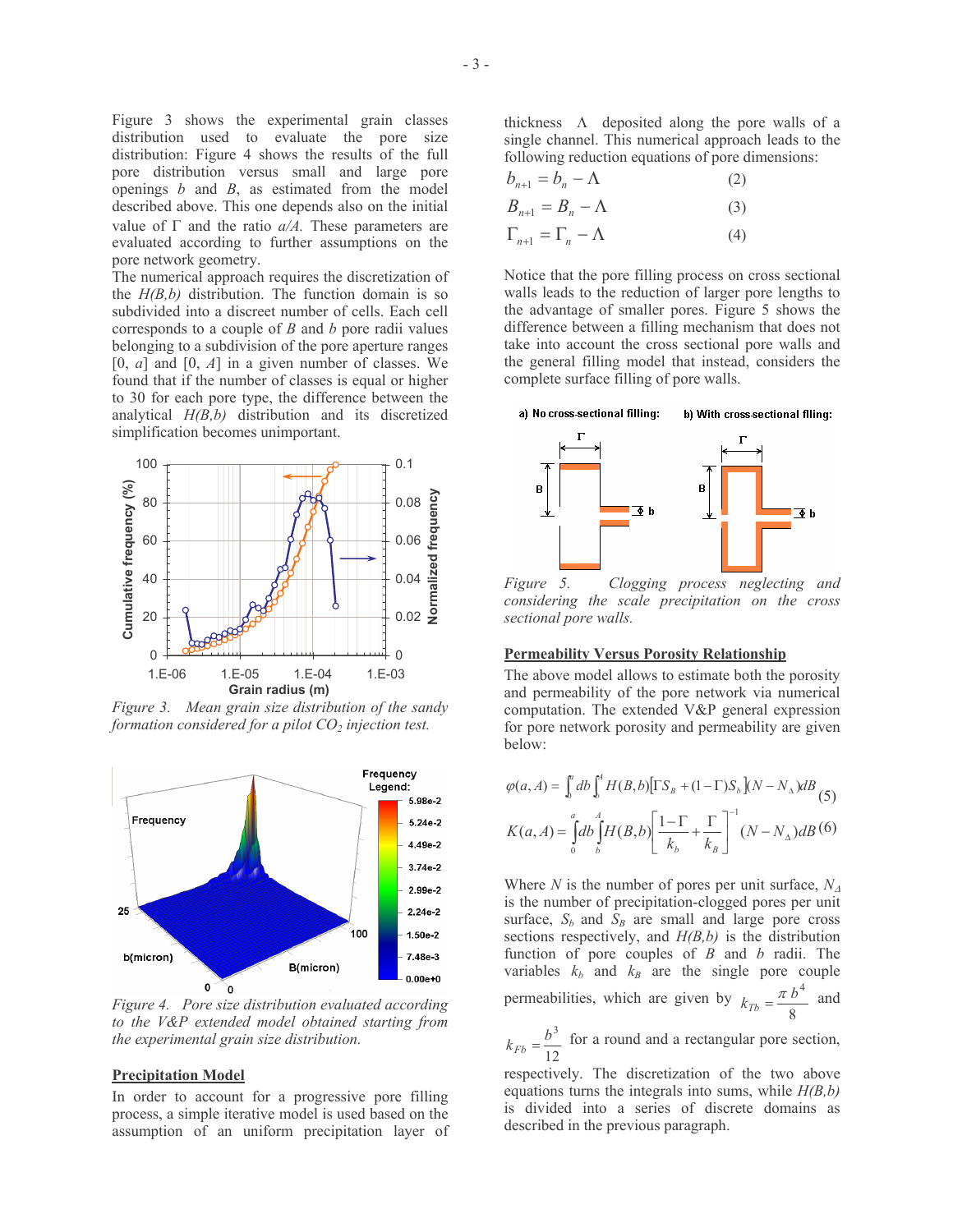In order to implement the permeability-porosity relationship numerically evaluated with the extended V&P model into the TMGAS code, the relationship proposed by Xu and Pruess (2004) was considered:

$$
\frac{k}{k_0} = \left[\frac{\varphi - \varphi_C}{\varphi_0 - \varphi_C}\right]^\eta \tag{7}
$$

where  $\varphi_0$  and  $k_0$  are the initial porosity and permeability values before the start of the precipitation process, while  $\varphi_c$  is the so-called "residual porosity" which is the porosity value when pore network permeability drops to zero.  $\eta$  is a suitable exponent that, in the present approach, is treated as a matching parameter. The extended V&P model allows to give an estimate for  $\varphi_c$  by calculating the residual pore space left when the smaller pores are completely clogged by the precipitation process. By plotting the permeability versus porosity data corresponding to a progressive increase of pore filling, it is possible to obtain a satisfactory fit of numerical results with eq. 7, thus determining the suitable value of the  $\eta$  exponent that can be used as an input parameter inside TMGAS along with  $\varphi_0$ ,  $k_0$ and  $\varphi_c$ .

### MODELING OF HALITE PRECIPITATION **DRIVEN BY DRY CO, INJECTION**

The effects of halite precipitation described with the extended V&P pore network model are presented for two simulation cases: case A and B with initial liquid saturation of  $0.15$  and an average of  $0.60$ , respectively. The brine is immobile in Case A, whereas it has sufficient mobility to flow in Case B.

### **Numerical Model**

An idealized model is used, consisting in a gas reservoir emplaced in a sand formation simulated as a horizontal disc with thickness of 10 m and an external radius of 10 km. The disc is discretized with a 2D radial grid, with the well of 0.2 m diameter located on the axis of symmetry. A fine radial grid is used close to the well sandface starting with an element of 0.01 m width, then increasing the elements width following a logarithmic progression. The vertical discretization is made up of 10 grid layers of constant thickness of 1 m. The upper and lower boundaries of the domain are closed, whereas constant conditions are maintained at the lateral boundary. The petrophysical parameters are representative of a sand layer present in an exploited gas reservoir presently considered in Italy for a pilot  $CO<sub>2</sub>$  injection test. The porosity is 0.32, the horizontal permeability is  $400\times10^{-15}$  m<sup>2</sup>, while the vertical one is about  $40 \times 10^{-15}$  m<sup>2</sup>. Initial reservoir conditions are  $45^{\circ}$ C and 60 bar abs. The natural gas has the following dry molar composition: CH<sub>4</sub> 92.78%, ethane 4.58%, propane 2.60%, CO<sub>2</sub> 0.04%, where the propane is actually a pseudo-component for propane and heavier alkanes. Brine molality is 1.76 mol/kg. The experimental capillary pressure data shown in Figure 6 were fitted using Van Genuchten's model (VG), whereas gas and liquid relative permeabilities data, shown in Figure 7, were fitted with the Corey and VG models, respectively. The aqueous phase irreducible saturation is 0.20, but the liquid relative permeability remains very low up to saturations of 0.60.



Figure 6. Capillary pressure curve: symbols  $=$ experimental data; line =  $VG$ 's model.



Figure 7. Relative permeability curves: symbols = experimental data; lines  $=$  fitting curves with Corey's (gas phase) and VG's (aqueous phase) models.

The amount of precipitated salt is described in terms of solid saturation, that is the fraction of pore volume occupied by halite. To describe the permeability reduction as a function of porosity reduction the extended V&P model is used. For the considered pore size distribution, the absolute permeability of porous medium becomes zero when the porosity is reduced to 30% of its original value, that is when the solid saturation reaches 0.70. The permeabilityporosity relationship calculated with the extended V&P model is plotted in Figure 8. A regression made using the Xu and Pruess relationship (eq. 7) allows to determine the exponent value  $\eta$ , which in this case is equal to 4.1. The regression function is shown as a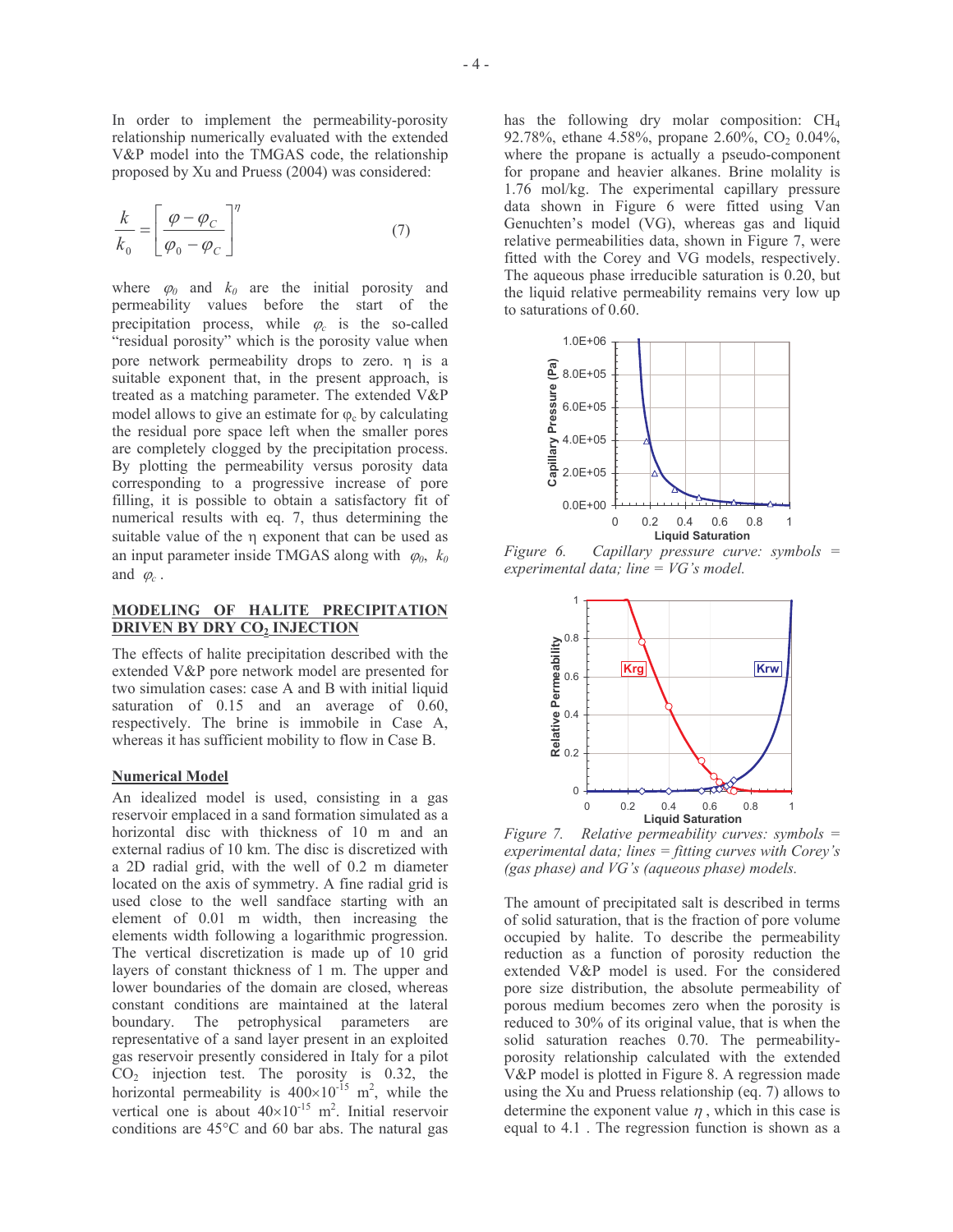solid line in Figure 8.

The simulations are all performed assuming isothermal conditions, neglecting the thermal effects associated to water vaporization, compression and decompression of  $CO<sub>2</sub>$  and the heat of solution of gases in the brine. The vapor pressure lowering (VPL) due to capillary effects is neglected; the VPL reduces the brine vapor pressure (Battistelli et al., 1997) and, as a consequence, reduces the water evaporation at strong capillary pressure values. In the present version of the TMGAS code, the gas phase properties are calculated using an equation of state developed by LBNL called GASEOS. The Henry's law including the salting-out effect is still used to evaluate the solubility of gases in the brine, overestimating their solubility in the aqueous phase at high pressure. Moreover, the water content in the  $CO<sub>2</sub>$ -rich phase is still evaluated as an evaporation process which underestimates the solubility of water in the gas phase. The molecular diffusion is simulated using the Fickian approach available within TOUGH2. The above assumptions affect the impact of different processes, but do not substantially alter the overall system behavior. A constant rate of 1 kg/s  $CO<sub>2</sub>$ , which is in the range considered for the pilot injection test, is simulated for a period of 2 years by injecting in the upper element of the well.



Figure 8. Porosity-permeability relationship: symbols = extended  $V\&P$  model; line = regression curve using the Xu and Pruess equation.

#### 1D Simulations with the Original V&P Model

For an easier comprehension of the near wellbore processes driven by the injection of dry  $CO<sub>2</sub>$  in a natural gas reservoir it is interesting to review the main results obtained by modeling the same formation with a 1D radial grid (Battistelli et al., 2005). Even though the original V&P model was used for the 1D simulations, the relative permeability-porosity relationship is actually very close to that shown in Figure 8: the considerations made for the 1D grid can then be extended to the 2D grid. The model geometry, as well as the

petrophysical properties, the thermodynamic conditions and the injection rate, are the same used for the 2D simulations. When the dry  $CO<sub>2</sub>$  contacts the reservoir brine, being the liquid phase immobile (Sw=0.15), the water vaporizes into the  $CO_2$ -rich phase until there is a complete disappearance of the aqueous phase. The precipitation of halite is limited by the amount of NaCl initially stored per unit pore volume. In this case the evaporation/precipitation front travels inside the formation with limited effects on the injection performances.

When the brine is mobile  $(Sw=0.50)$  the behaviour of evaporation/ precipitation front is quite different. The continuous injection produces the concentration of NaCl, which eventually reaches the saturation with the precipitation of solid halite. The decrease of brine saturation produces a capillary pressure gradient towards the well sandface which may overcome the injection pressure gradient and thus can drive a counterflow of brine towards the evaporation precipitation front. Depending on the rates of water evaporation and brine counter-flow, the evaporation/ precipitation can advance so slowly that a concentrated salt precipitation occurs at and near the wellbore sandface, with clogging of the porous medium. Figure 9 shows the time evolution at the sandface element of some reservoir parameters during  $CO<sub>2</sub>$  injection when the aqueous phase is mobile. The evaporation at the sandface reduces the aqueous phase saturation increasingly and generates a capillary pressure gradient close to the evaporation front which overcomes the injection pressure gradient. Around the well as shown in Figure 10, the brine flows back to the evaporation front supplying water for the evaporation process. Halite precipitation persists at the evaporation front due to the supply of salt carried by the brine flow: in these conditions the solid saturation increases and reduces the rock permeability to values which make it impossible to continue the injection operations.



Fig. 9. Mobile brine: time evolution of aqueous and solid saturations,  $CO<sub>2</sub>$  mass fraction in the gas phase and NaCl mass fraction at the sandface element.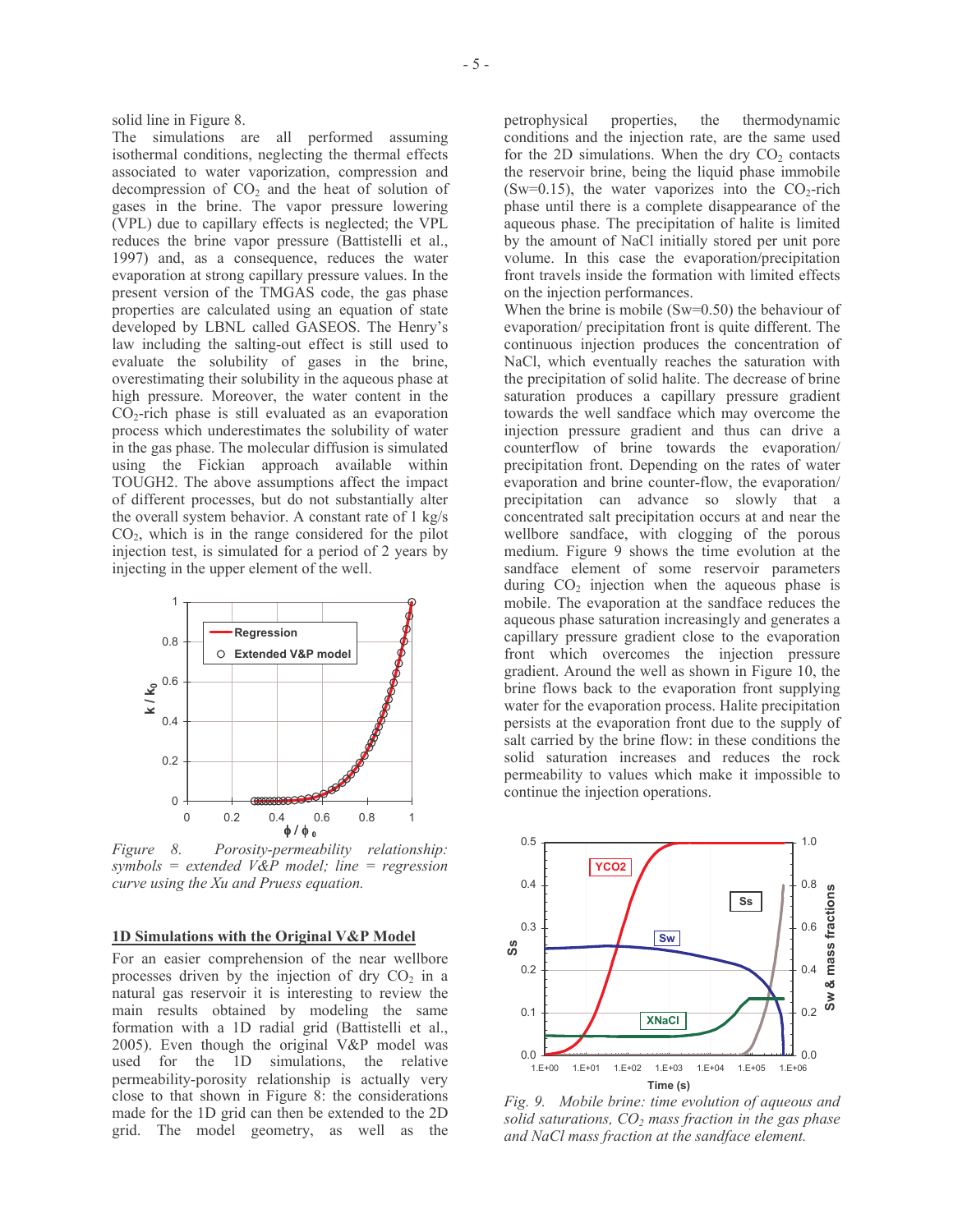

Fig. 10. Mobile brine: radial distribution of aqueous and gas phase fluxes after 8 days of injection (positive fluxes are directed toward the well).

For the investigated formation properties, the injection of dry  $CO<sub>2</sub>$  has been simulated by determining, for a given injection rate value, the initial saturation of the aqueous phase at which the complete clogging of the formation is observed (threshold saturation value). The results plotted on Figure 11 show that the threshold value increases with the injection rate: no clogging occurs even for the injection in a brine saturated formation when the rate is above 1.5 kg/s. The rate dependent threshold value of initial liquid saturation is useful to interpret the injection behavior of the radial system when it is discretized using a 2D grid.



Dependence of the threshold value of Figure 11. initial liquid saturation from  $CO<sub>2</sub>$  injection rate (10) m pay thickness).

## 2D Simulation Results with the Extended V&P **Model**

The results obtained by simulating the same radial system with the 2D grid are now presented for Cases A and B. They can be representative of two possible locations of the  $CO<sub>2</sub>$  injection well, where Case B represents the injection in a zone of the depleted gas reservoir invaded by the lateral aquifer.

### Case A: immobile brine

Injected CO<sub>2</sub> equally flows from the wellbore in each layer in which the system is discretized. As the water phase is immobile, the evaporation and precipitation fronts advance with similar velocity in each grid layer in the radial direction. The halite precipitation is uniformly distributed as shown in Figure 12.

The displacement front of the  $CO<sub>2</sub>$  rich gas phase (density of 147 kg/m<sup>3</sup>) advances preferentially on the bottom of the formation by density driven flow, displacing the lighter reservoir gas (density of 45  $\text{kg/m}^3$ ). At longer injection times, the density driven flow predominates at the injection plume front, as shown in Figure 13, as the injection pressure gradient becomes lower and lower in a radial system.



Figure 12. Spatial distribution of solid saturation after 6 months of  $CO<sub>2</sub>$  injection to a radial distance of 0.32 m (grid columns = Nr. of discretization column from the sandface; grid layers =  $Nr.$  of discretization layer from the top).



Figure 13. Spatial distribution of  $CO<sub>2</sub>$  mass fraction in the gas phase at different injection times (Case  $A$ ).

The precipitation front, much slower than the displacement one, after 2 years of injection reaches a radius of 5 m, traveling inside the formation with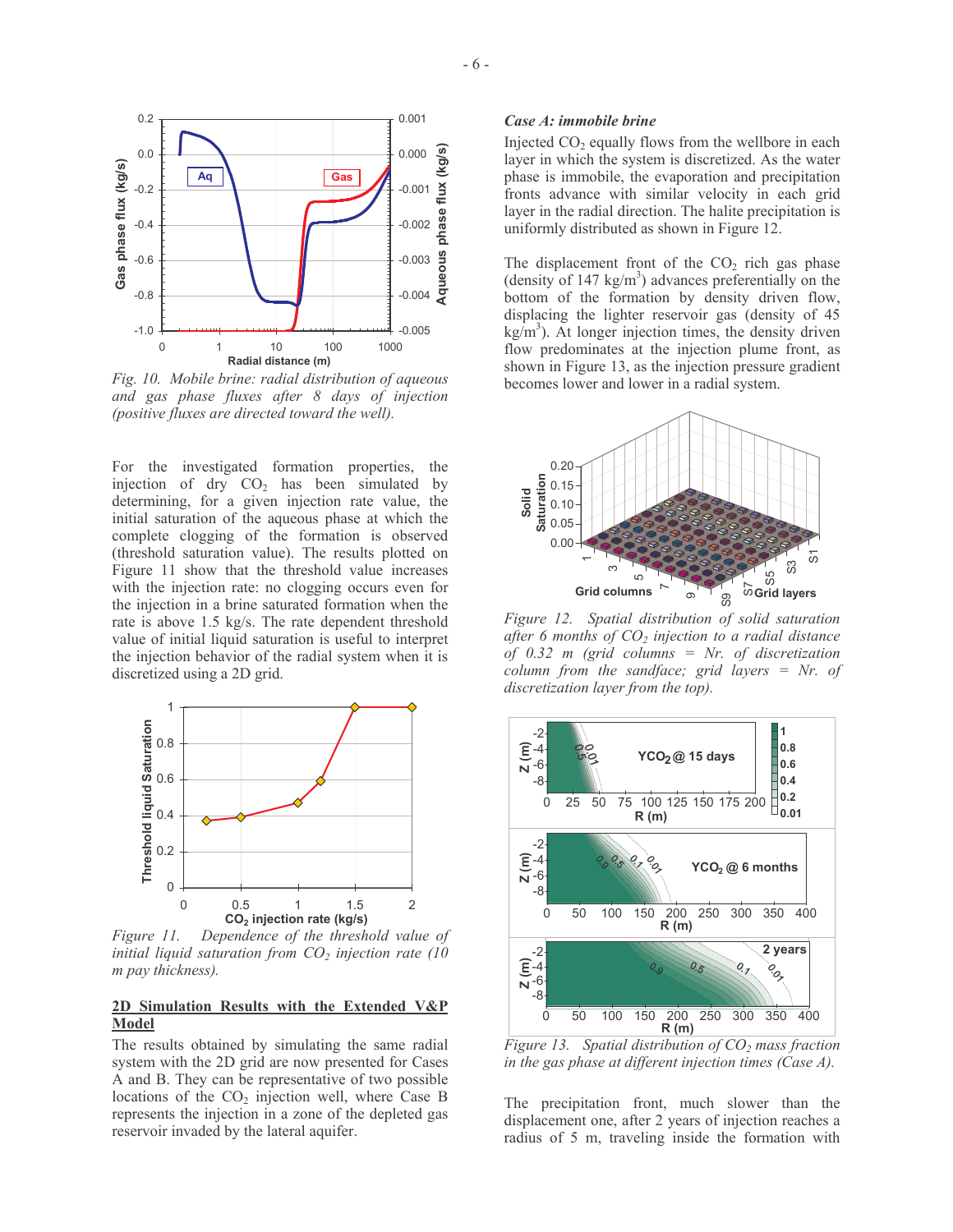#### Case B: mobile brine

The initial conditions before the injection were obtained by running the model to a steady state governed by a gravity-capillary static equilibrium, starting with an average value of liquid saturation of  $0.60$ . Final aqueous phase saturations are  $0.45$  and 0.85 at the top and bottom of formation, respectively. These conditions can be roughly representative of a zone of a depleted gas reservoir affected by the ingression of a lateral aquifer. The injected  $CO<sub>2</sub>$ plume mainly advances in the upper grid layers, where a higher gas phase mobility is present (Figure  $14$ ).



Figure 14. Spatial distribution of  $CO<sub>2</sub>$  mass fraction in the gas phase at different injection times (Case  $B$ ).

The injected dry  $CO<sub>2</sub>$  produces the persistent evaporation of water around the injection well. The decrease of brine saturation produces a capillary pressure gradient which overcomes the injection pressure gradient and thus can drive a counter-flow of brine towards the evaporation/precipitation front, with an increase in salt concentration until it precipitates as halite. In all 6 deeper layers, where the aqueous phase saturation is high, the brine flow towards the well balances the water evaporation into the injected dry CO<sub>2</sub>. The brine flow supplies both water for the evaporation and NaCl for the precipitation processes. The concentrated precipitation at the well sandface allows the halite to reach the critical solid saturation of 0.70, as shown in Figure 15 after 6 months of injection.

The injection in the lower 6 grid layers is then stopped completely. Consequently, the  $CO<sub>2</sub>$  injection fluxes increases in the upper 4 grid layers, as shown in Figure 16, because of the redistribution of the  $CO<sub>2</sub>$ injected at constant rate. In these grid layers the  $CO<sub>2</sub>$ advances by displacing the natural gas, as shown by the shape of the  $CO<sub>2</sub>$  plume in Figure 14. Thus, in the upper formation section, the evaporation and precipitation fronts can travel inside the formation with a limited reduction in porosity and rock permeability, as the evaporation process is not adequately balanced by the brine flow towards the



Figure 15. Spatial distribution of solid saturation after 6 months of injection to a radial distance of  $0.32 m$ .



Vertical distribution of CO<sub>2</sub> well Figure 16. injection fluxes at different injection times.

The behavior shown by the 2D radial system is quite different from that obtained when the formation is discretized with a 1D grid. A complete formation clogging is not observed, although the initial liquid saturation is actually higher than the threshold value shown in Figure 11 for all the grid layers. The reason is the redistribution of  $CO<sub>2</sub>$  injection fluxes in the upper 4 grid layers due to faster clogging of the lower 6 grid layers. As shown in Figure 16, after 1 month the injection fluxes in the upper 4 grid layers are greater than 0.2 kg, which corresponds to an injection rate of 2 kg/s for 10 m pay. The threshold value of